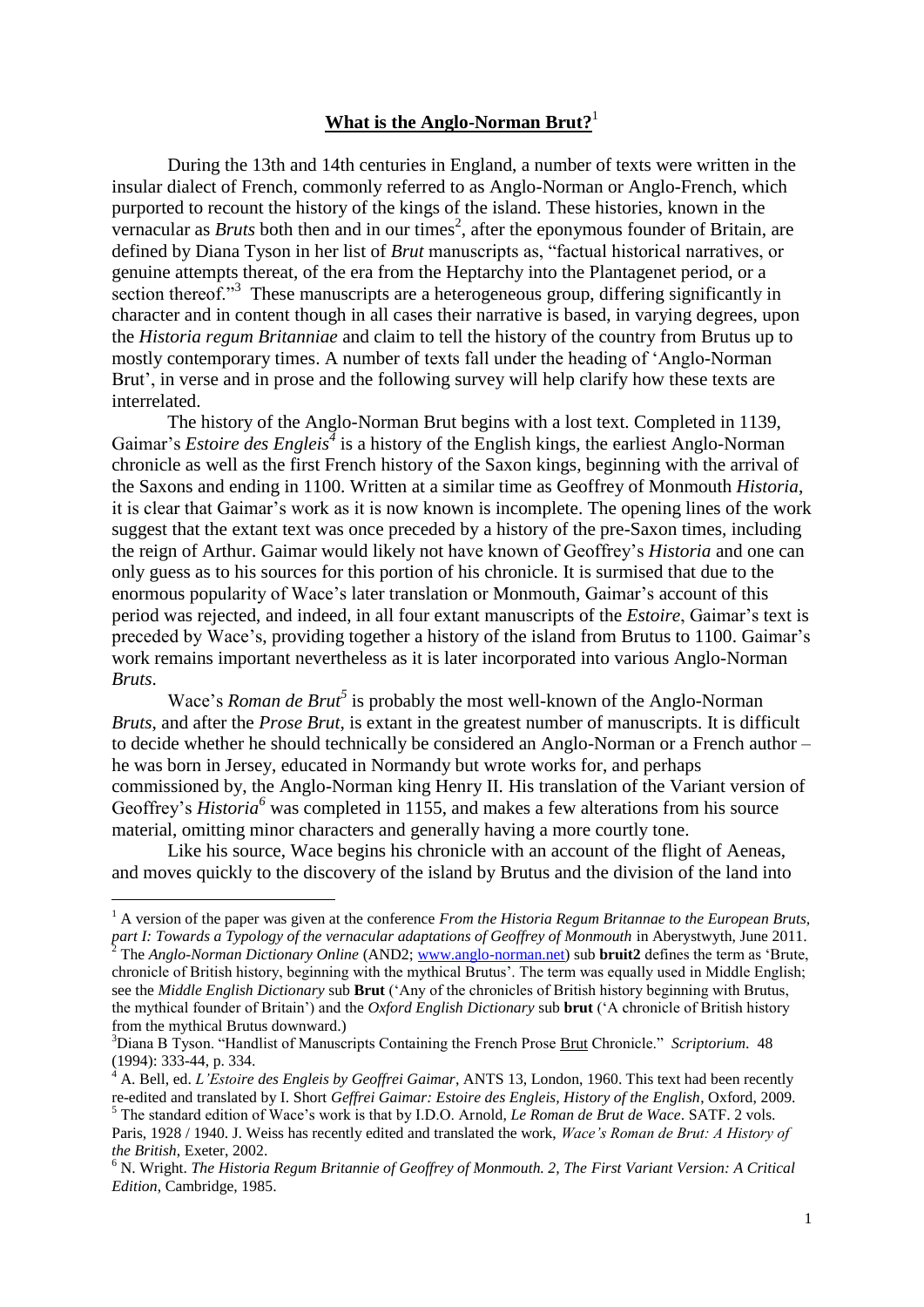three kingdoms on his death. He devotes much of his chronicle, nearly a third of the verses, to Arthur's reign, developing at length his foreign conquests and mentioning, for the first time, the Round Table. The importance of this translation cannot be overstated – it is a monument to the precociousness of Anglo-Norman historical writing – Wace would write a history of the Dukes of Normandy to complete his vision of Henry II's ancestry. It would be enormously popular during the Middle Ages; it is attested in nearly 20 manuscripts plus a number of fragments, though its main influence would be as a source for an enormous number of translations throughout the following 200 years.

Though Wace's work was the main vernacular translation of Geoffrey's *Historia* circulating in the  $12<sup>th</sup>$  and early  $13<sup>th</sup>$  century, a number of writers were inspired to make their own translations. Another early adaptation, dating from the early thirteenth century can be found interpolated into a manuscript of Wace's *Brut*. Published under the unhelpful title of *An Anglo-Norman Brut<sup>7</sup>* , the text is a reworking of the history of Britain from Aeneas to Arthur based on the *Historia* though not the Variant version which it is generally believed Wace used.

Other fragmentary verse *Bruts* are extant, often passages are found in genealogical rolls, as well as other fragments located in a number of manuscripts. Recently, in an edition of the Merlin Prophecies later interpolated into Wace, Jean Blacker lists a number of octosyllabic and decasyllabic Bruts that have now been located, dating mostly from the late thirteenth century, and many other short fragments are listed by Dean and Boulton.<sup>8</sup>

The *Harley Brut<sup>9</sup>* is extant in five fragments, composed in alexandrine laisses, but nothing is known of its author. Again, the work is a translation of Geoffrey of Monmouth's text, and only the portion corresponding to Chapters 5-10 of the *Historia* survive.

At the end of the thirteenth century, a new era began for vernacular historiography, and prose works began to appear. One last verse adaptation was written in Anglo-Norman in the middle of the century, however, and is known as the *Metrical Brut* (though Dean gives it an alternate title of §50 *Verse Epitome of Wace's Brut*) <sup>10</sup>. This text is a translation of the *Roman de Brut*, rather than of the *Historia*, and is much abridged.

The remainder of the adaptations of the *Historia* written in Anglo-Norman are prose translations and their evolution is quite difficult to disentangle. They frequently use multiple sources for their histories and appear to have borrowed heavily from one another.

One of the earliest edited prose *Bruts* is likely also one of the earliest composed. The work, given the title *Le Livere de reis de Brittanie*, by its editor, who readily acknowledges that the title in the base manuscript used actually likely reads, *Le livere de reis de Brut*. <sup>11</sup> This

 $\overline{a}$ 

<sup>7</sup> A. Bell, *An Anglo-Norman Brut*, ANTS 21-22, London, 1969.

<sup>8</sup> J. Blacker, *Anglo-Norman Verse Prophecies of Merlin*, Dallas, 2005 includes a list of Anglo-Norman verse *Bruts* on pp. 97-98. R.J. Dean and M. Boulton have compiled the most exhaustive list of Anglo-Norman Texts in *Anglo-Norman Literature: A Guide to Texts and Manuscripts*. ANTS Occasional Publication Series 3, London, 1999.

<sup>9</sup> The fragment, found in Harley 1605, was first edited by B. Blakely, "The Harley *Brut*: an early French translation of Geoffrey of Monmouth's *Historia Regum Britannae*", *Romania*, 82 (1961), 44-70, who only prints the text corresponding to chapter 5. The text of the other four chapters is found in an appendix to P. Damian-Grint, *Vernacular History in the Making: Anglo-Norman Verse Historiography in the XIIc.*, dissert. University of London, 1994. This should not be confused with another fragment in Harley 4733, in octosyllabic couplets, corresponding to chapters 1-4 of the *Historia*, edited by P. Damian-Grint, "A 12<sup>th</sup> Century Anglo-Norman Brut Fragment", *Anglo-Norman Anniversary Essays*, ANTS Occasional Publication Series 2, London, 1993, pp. 96- 103.

<sup>10</sup> This text was edited by V.P. Underwood in her 1937 University of London thesis, *An Anglo-Norman Metrical 'Brut' of the Fourteenth Century*.

<sup>&</sup>lt;sup>11</sup> J. Glover, *Le Livere de Reis de Brittanie*, Rolls Series, London, 1865. This text has been re-edited by C. Foltys, *Kritische Ausgabe der anglonormannische Chroniken 'Brutus', 'Li Rei de Engleterre', 'Le Livere de Reis de Engleterre'*, dissert. Berlin, 1962.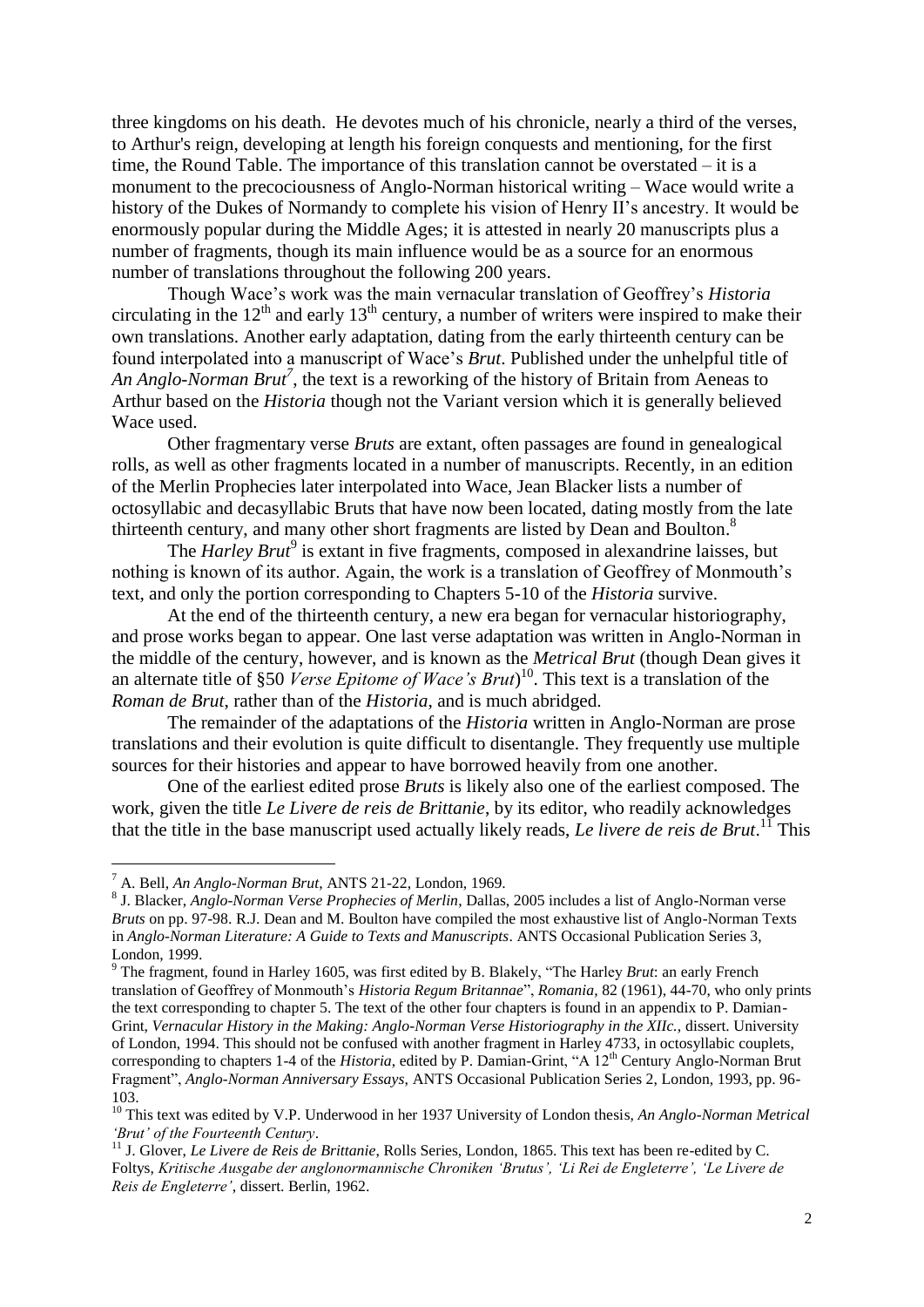short chronicle begins with the arrival of Brutus in England and rapidly summarizes the history of England to the overthrow of the Britons, followed by the division of England into the Heptarchy and then a brief mention of the succession of reigns, normally ending some time around the reign of Edward I. The translation is based on the *Historia*, not the *Roman de Brut* and was once attributed to Peter of Ickham, though this attribution is no longer accepted. Twenty-seven manuscripts of the text are extant but there is considerable variation between them, most dating from the end of the thirteenth or beginning of the fourteenth century.

The *Le Livere de reis de Brittanie* is often associated with another text, the *Livere de reis de Engleterre*, mainly because the text were editing together in the same Rolls Series volume. The texts are not in fact related and were merely published together due to their similar subject matter. As the name suggests, the history contained in the *Le Livere de reis de Engleterre* is an account of the history of the island from the arrival of Brutus to 1274 and the text is generally assumed to have been written shortly after the coronation of Edward I. Only three manuscripts of this text are known, two of which have unique continuations which continue the chronicle into the reign of Edward II. The text begins with a very short summary of the history of Britain drawn from both Geoffrey and Bede – the remainder of the text is drawn from well known Latin histories – Malmesbury, Huntingdon, etc.

While the original text of the *Anglo-Norman Prose Brut* ended in 1272, several revisions and additions were made to the work over the following 50 years. The family of 50 manuscripts is normally divided into four main groups - those manuscripts that contain the narrative up to 1272, those that include only the first continuation to 1307, those containing the 'short version' of the continuation to 1333 and finally, those manuscripts that include the "long version" of the continuation to 1333.

The development of the *Anglo*-*Norman Prose Brut* has been summarized thus by Matheson $^{12}$ :

Stage 1 (5 manuscripts): the *Anglo-Norman Prose Brut to 1272* (the original form of the text, also known as the Common Text)

Stage 2 (3 manuscripts): the Common Text, stage 1, with a continuation to 1307 (First Continuation).

Stage 3: Revisions and continuations made (Second Continuation, Short and Long Versions):

- Short Version (including the *Anglo-Norman Prose Brut to 1332*) (27 manuscripts) Stage 1: the common text to 1307 plus the Short Continuation to 1333 (ending with an English raid on Haddington Fair in Scotland). Stage 2: addition of the verse prologue
- Long Version (14 manuscripts): The common text to 1307, much revised (including the addition of Merlin's prophecies and many factual details), addition of the prose prologue and the Long Continuation to 1333 (ending with the battle of Halidon Hill).

Beginning "*En la noble cite de graunt Troie il i avoit un noble chivaler fort et puissaunt de cors qe avoit a noun Eneas*," the Common Text chronologically narrates the reigns of the kings of England, beginning with Brutus, and ending with the death of Henry III in 1272. This is considered the original part of the narrative, contained in all manuscripts, with little variation between them. The phrasing of the text at the end of the reign of king Henry III supports the hypothesis that the text originally ended at this point, that is "*de qi alme dieux en eait merci*", though this formula also appears at the closing of the chapter on

<sup>&</sup>lt;sup>12</sup> L. Matheson, *The Prose Brut: the Development of a Middle English Chronicle*, Tempe, Ariz., 1998, p.4.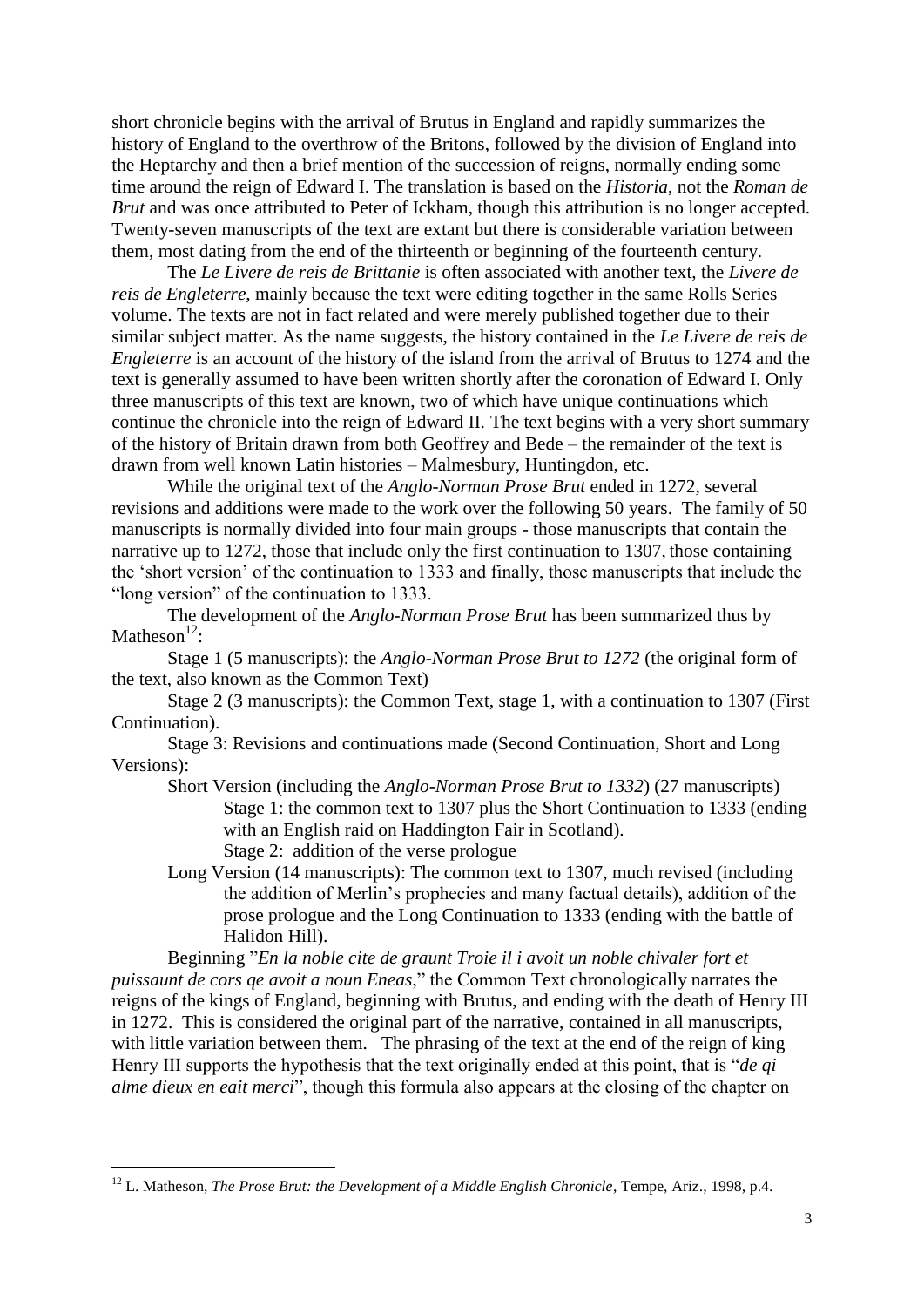Aurilambros and Alfred. This text has recently been the subject of an edition and translation. 13

It has been hypothesized that shortly after the death of Edward I, a continuation was added to the work to bring it up to date. Only one of the extant manuscripts ends at this point (which is more likely a truncated text of the Long Version) and another ends shortly thereafter. A third manuscript contains the *Anglo-Norman Prose Brut to 1307* followed by a unique continuation to 1398. Nothing in the wording of the text suggests another terminal point in 1307.

The *Anglo-Norman Prose Brut* was updated again, probably at the beginning of the reign of Edward III, continuing the chronicle to 1333 and the English raid on Haddington Fair. A prologue was also added to the text, a verse version of the Anglo-Norman poem *Des*  Grantz Geantz,<sup>14</sup> which tells of the arrival of Albina and her sisters in Britain, who give birth to giants later slain by Brutus. The prologue was joined to the text of the *Anglo-Norman Prose Brut* with a short linking passage in Latin, although two manuscripts do not contain the linking passage.

The Short Version of the *Anglo-Norman Prose Brut* does not form a homogeneous group of texts. In addition to the three manuscripts which end in 1332, the other 22 manuscripts of the group, most, though not all, containing the verse prologue, the Common Text, and the First Continuation, offer varying lengths of the continuation for which they are named, ending at points between 1324 and 1333.

Shortly after the completion of this Short Version of the *Anglo-Norman Prose Brut*, the text to 1307 was revised and a longer continuation was added to the text. Several additions were made to the text, including the prophecies of Merlin on the kings to follow John and a prose version of *Des Grantz Geantz* added as prologue.

The Long Version of the *Anglo-Norman Prose Brut* has attracted somewhat more scholarly attention, primarily as it was the source for the Middle English *Brut*. The Long Version was likely written independently of the Short one and also at a later date as it gives a fuller account of the reigns of Edward II and III.

The dates of composition of both the Short and Long Versions of the *Anglo-Norman Prose Brut* have not been firmly established. It seems likely that both versions were written shortly after the events they record, with the Short Version written slightly before the Long Version. The Long Version of the *Anglo-Norman Prose Brut* must have been completed before the end of the  $14<sup>th</sup>$  century as it is at that time the chronicle was translated into English and Latin.

One of the most interesting aspects of the *Anglo-Norman Prose Brut* is the author's use of his sources. Recent scholarship has shown that the history contained in the *Anglo-Norman Prose Brut* was derived from multiple sources, mainly Anglo-Norman. The discussion of sources texts tends to divide the *Anglo-Norman Prose Brut* into four main sections: from the discovery of the island to the arrival of the English ; from the English conquest to the Norman conquest; from 1066 to the death of Henry III; and the reigns of the first three Edwards post-conquest.

For the initial part of the work, the author relied on Wace's *Roman de Brut*, though my recent work has shown that the author must also have been using a copy of the *Historia regum Britanniae* as well.<sup>15</sup> The story of Cadwalader, the last king of the Britons, which forms the final episode of the *Roman de Brut*, is not found in the *Anglo-Norman Prose Brut*, perhaps because it was lacking in the author's source, or, as some have speculated, the

 $\overline{a}$ 

<sup>13</sup> J. Marvin, *The Oldest Anglo-Norman Prose Brut Chronicle: An Edition and Translation*, Woodbridge, 2006.

<sup>14</sup> G. Brereton, *Des Grantz Geanz*, Medium Aevum Monographs 2, Oxford, 1937.

<sup>15</sup> H. Pagan, *The Prose Brut to 1332*. ANTS 69, London, 2011.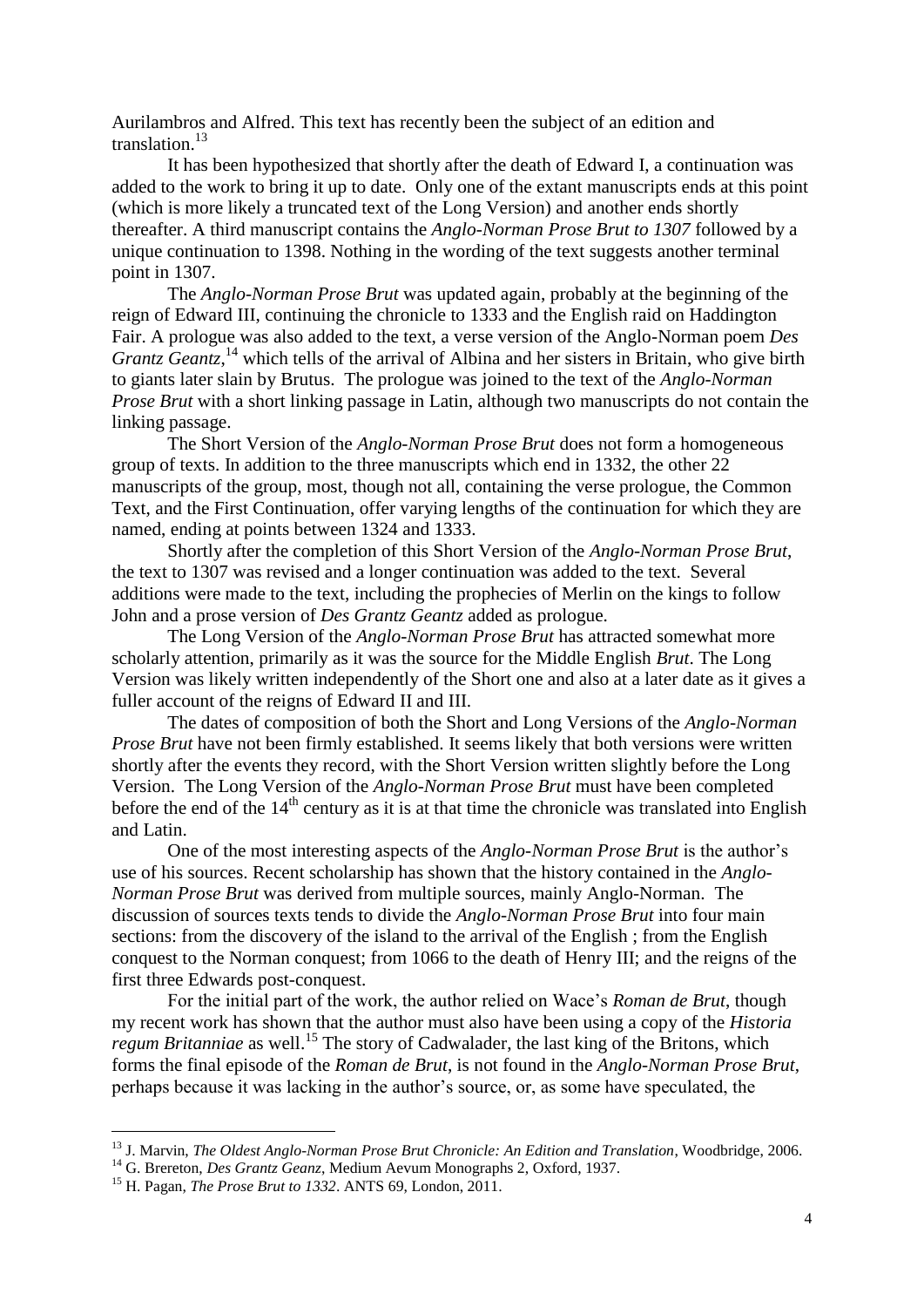omission "was a politically motivated decision"<sup>16</sup> for, in the *Roman de Brut*, Cadwalader's reign ends with a promise of a British return to power. A comparison of the *Anglo-Norman Prose Brut* to the *Roman de Brut* has shown that the author likely had at hand the Durham Cathedral C.IV manuscript as the two works share many of the same omissions and variant readings. Interestingly, in the manuscript, the work is followed by Gaimar's *Estoire*, which is the second source used by the author of the *Anglo-Norman Prose Brut*. Complicating the matter however, is the fact that at a number of instances, the history presented in the *Anglo-Norman Prose Brut* agrees with neither the *Roman de Brut* nor the *Historia*, or any other known source, leading to the hypothesis that there was a third, unrecognized source, perhaps related to Gaimar's work, as frequently the verbal parallels between the *Anglo-Norman Prose Brut* and Gaimar are striking.

The compilation of the *Anglo-Norman Prose Brut* was not, however, a straightforward translation - the author seemed to have both Wace's and Geoffrey of Monmouth's works at hand, thus incorporating both versions of the *Historia regum Britanniae* (the *Roman de Brut* being a translation of the Variant Version of the *HRB*) in the one text. The author's reasons for choosing one text over the other at various points are difficult to decipher though he shows a marked preference for proper names found in the *Historia* over those in the *Roman de Brut*. After the death of Arthur, there seems to be little reliance on the *Historia* by the author.

Gaimar's *Estoire des Engleis* was the source text for the years 689 to 1066, though the Havelok story found in the *Anglo-Norman Prose Brut* differs from that in Gaimar's work, who is inserted into the Wace translation where he would chronologically be found in Gaimar, during the reign of Constantine, Arthur's nephew, suggesting there was some forethought in weaving these two texts together, though the actual transition between the two texts is a bit awkward. The Havelok episode is particularly interesting as there is a joining together of the known Anglo-Norman and English traditions of the tale. There are also some additions to Gaimar's text in this part of the narrative that seem to be drawn from Bede's *Historia Ecclesiastica* and the *Anglo-Saxon Chronicle*.

The provenance of the history used after the Conquest to 1100 has not been established, though the author seems to have drawn on a number of well known chronicles. It is difficult to know if the author was consulting the works of Malmesbury, Huntingdon, Worcester, Diceto and others directly, or through the intermediary of a translation, such as the *Li Livere de reis de Engleterre*.

Both monastic chronicles and Langtoft's chronicle seem to have been used by the author for the final parts of the Common Text and the First Continuation. The continuation from 1307-1332/3 does not seem to have been based on any known accounts of that time period and may in fact be the creation of its author, though other chronicles of the reign of Edward II may have been used.

At the turn of the century, a number of abridged, short prose *Bruts* began to appear. The text known as the *Brut Summary*<sup>17</sup> is just that – a two folio summary based on the *Historia* of the history from Brutus to Arthur. The *Petit Bruit<sup>18</sup>* is another short adaptation and calls itself an abridgement of the *Grant Bruit* – one presumes this is the *Anglo-Norman Prose Brut*. Written by Rauf de Boun for Henry de Lacy, earl of Lincoln, in 1310, it shares content in common with the *Li Livere de reis de Brittanie*, *Li Livere de reis de Engleterre* as

<sup>16</sup> C.W. Marx, "Middle English Manuscripts of the *Brut* in the National Library of Wales", *The National Library of Wales Journal*, 27 (1991): 377-80.

<sup>17</sup> There is currently no edition of this text found in BL Cotton Domitian A.II, ff. 142a-144a.

<sup>&</sup>lt;sup>18</sup> D. Tyson, *Rauf de Boun, 'Le Petit Bruit'*, ANTS Plain Texts Series 4, London, 1987. Tyson also edited the earliest known prose history in "An Early French Prose History of the Kings of England", *Romania* 96 (1975) 1- 26, likely composed shortly after 1192.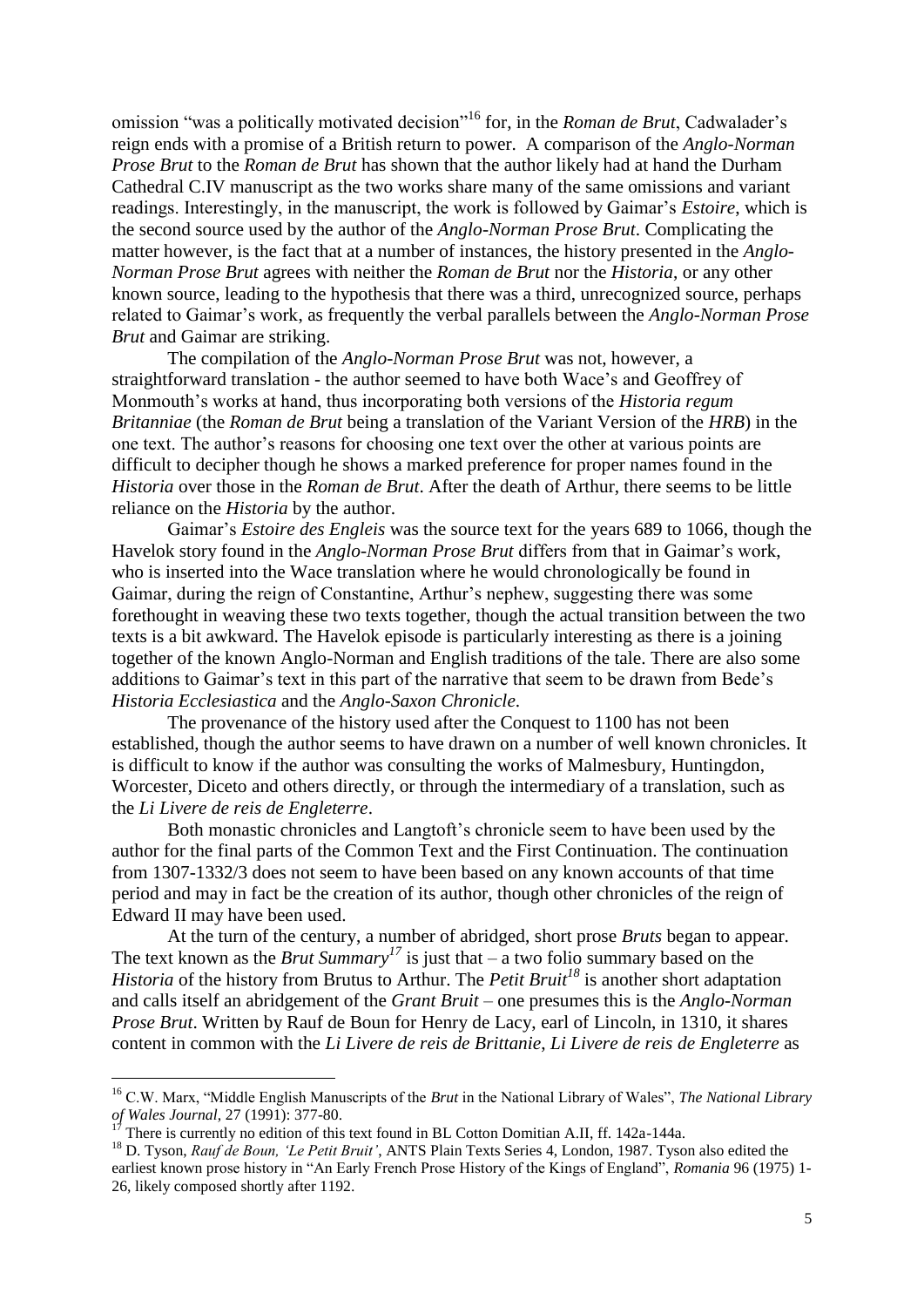well as the *Anglo-Norman Prose Brut*. Another short *Brut*, know as the *Brut abregé*<sup>19</sup>, runs from Brutus to 1307 in only 5 folios. Its source is debated but it is likely based on verse (either English or French) *Brut*.

Though most of the 50 manuscripts of the *Anglo-Norman Prose Brut* have been identified, there are a number of related manuscripts whose relation to the *Anglo-Norman Prose Brut* has not been firmly established. One manuscript, CUL Ee.1.20 contains what Dean calls the Intermediate Version (§ 44) of the *Prose Brut*: 'This redaction runs to the death of Edward I, without prologue. Many chapters are abridged by comparison with the Long Version, [...] John's death is attributed to venom from a toad given him by a monk during a rest top at Swindeshead. The accounts of Henry III and Edward I are followed by the respective prophecies of Merlin.' This work is then a hybrid of the Short and Long Versions, presenting the Short Version with interpolating prophecies.

It is likely that a number of other manuscripts will continue to come to light that have a closer relationship with the *Anglo-Norman Prose Brut* than previously know. One of these is CUL Dd.10.32, whose incipit, as listed by Dean, who calls the work simply (§25) *Prose Chronicle of Early British Kings*, reminded me of material from my edition. Upon transcribing the text, it became evident that the work was in fact a manuscript of the *Anglo-Norman Prose Brut*. It is copied after a text of the *Historia*, and begins where the *Historia* finishes, with the reign of Osbrith, King of Northumbria. It is interesting to see the text being used in a truncated form as a continuation of the *Historia*. 20

One other *Brut* text dates from the early fourteenth century, and unlike the *Anglo-Norman Prose Brut*, its author is known. Peter Langtoft, canon of Bridlington (Yorkshire), composed his *Chronicle of England*<sup>21</sup> in the late thirteenth century, beginning with the arrival of Brutus and continuing his chronicle until 1272. The early part of his work is based on a translation of Geoffrey of Monmouth – he mentions Wace, but does not appear to make great use of his work. Despite this, later copies and translations of his chronicle contain material added in from Wace. There is also a later continuation of his work, which covers the period of Edward I's reign, and it is this portion that is heavily used by the author of the continuations of the *Anglo-Norman Prose Brut*. Two interesting notes – one of the manuscripts of Wace and Gaimar also contain s Langtoft's continuation, and it may have been this manuscript that gave inspiration to the composition of the *Anglo-Norman Prose Brut*. Secondly, what little is known about the author of the *Anglo-Norman Prose Brut* suggests that he was writing in or around York, interesting due to Langtoft's close links with York.

Mid-fourteenth century, two other related chronicles were written, though from this point, chroniclers generally relied more heavily on the *Anglo-Norman Prose Brut* than the *Historia* itself. The *Chronicles of London* are a prose chronicle of England with emphasis on events in London from 1259-1343.<sup>22</sup> The earlier portion of the chronicle is based on the Short Version of the *Anglo-Norman Prose Brut*. Written around the same era, Nicholas Trivet, dominican friar, compiled a a history of the world from creation to the death of Pope John XXII.<sup>23</sup> It is based heavily on a version of the *Anglo-Norman Prose Brut* as well as other

 $\overline{a}$ 

<sup>19</sup> E. Zettl, *An Anonymous Short English Metrical Chronicle*. EETS o.s. 196, London, 1935, pp. 92-105.

 $^{20}$  My edition of this text is forthcoming.

<sup>&</sup>lt;sup>21</sup> This text has been the subject of two editions, first by T. Wright, *Chronicle of Peter of Langtoft*, Rolls Series, London, 1866; secondly by J.C. Thiolier, *Pierre de Langtoft: Le Règne d'Edouard Ier*, Créteil, 1989.

<sup>&</sup>lt;sup>22</sup> G.J. Aungier, *Chronique de London depuis l'an 44 Henry III jusqu'à l'an 17 Edward III*, Camden Society 28, London, 1844.

<sup>&</sup>lt;sup>23</sup> The only edition of this work is in the doctoral thesis of A. Rutherford, *The Anglo-Norman Chronicle of Nicholas Trivet*, dissert. London, 1932.